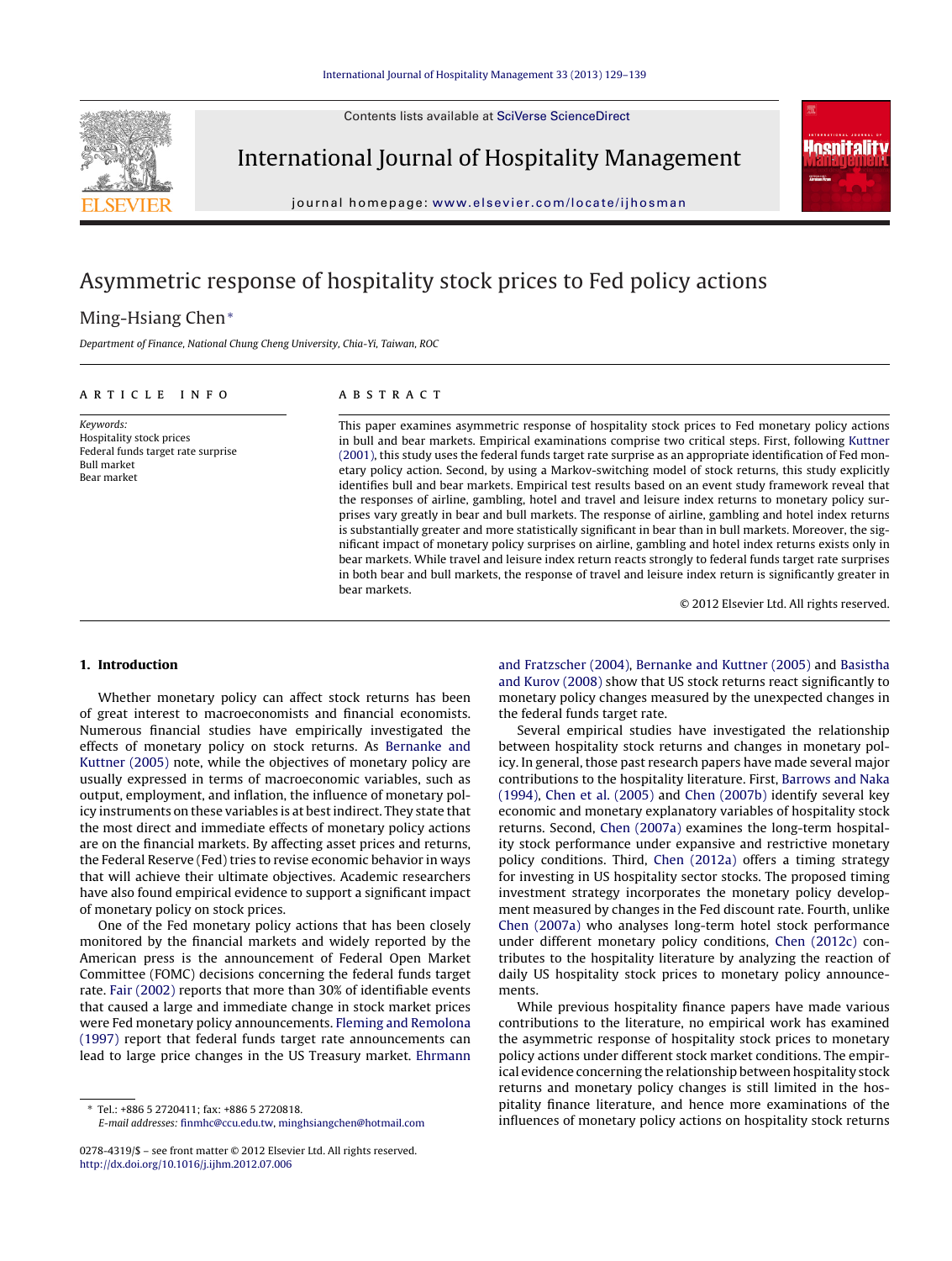can enhance the hospitality finance studies. As [Barrows and Naka](#page--1-0) [\(1994\)](#page--1-0) note, any identification of analytical ability of economic factors to stock price behavior in the industry sector could make a contribution to the industry analysis, and this would be true for different hospitality sectors.

In addition, the impact of monetary policy on stock returns could vary across industries. As [Nowak \(1993\)](#page--1-0) notes, industries that are sensitive to the interest rate and those with considerable export or import components are expected to be more strongly affected by monetary policy changes. Similarly, [Ehrmann and Fratzscher](#page--1-0) [\(2004\)](#page--1-0) state that the influence of monetary policy on stock returns is likely to differ across industries for several reasons. First, the interest-sensitivity of the demand for industry products differs. Second, if monetary policy affects exchange rates, tradable goods industries would be influenced more strongly. Third, changes in the cost of capital induced by monetary policy are more important for capital-intensive industries. These three factors suggest that monetary policy changes affect expected future earnings in a heterogeneous fashion across industries and the differences should be reflected in the responsiveness of different industry stock returns. Specifically, monetary policy changes would have a strong impact on capital-intensive industries, cyclical industries, and industries that are relatively open to trade. Given the differences in the characteristics of hospitality sectors, it is highly probable that the reaction of stock returns of airline, gambling, hotel, restaurant and travel and leisure will vary.

Airline, gambling and hotel industries are known to be capitalintensive industries, which requires substantial amount of capital for the production of goods and services. Further, the airline, gambling and hotel industries are cyclical, meaning that they are highly sensitive to the state of the economy [\(Bodie et al., 2009\).](#page--1-0) In other words, sales and future corporate earnings of companies in airline, gambling and hotel industries fluctuate with the business cycle. [Bernanke and Kuttner \(2005\)](#page--1-0) also find that monetary policy changes have a higher effect on stock returns of firms in cyclical industries than in non-cyclical industries. Accordingly, since airline, gambling and hotel sectors are capital-intensive and cyclical industries, this study hypothesizes that airline, gambling and hotel stock returns would significantly respond to Fed monetary policy actions (Hypothesis I). In comparison, although the restaurant industry can be considered fairly capital-intensive, it is relatively less capital-intensive compared to airline, gambling and hotel sectors. Moreover, the restaurant industry is a non-cyclical industry. It is hence hypothesized that the response of restaurant stock return to Fed monetary policy actions would be insignificant (Hypothesis II).

Monetary policy changes also have an impact on exchange rates. A currency appreciation or depreciation can significantly affect future corporate earnings of firms in those industries that engage in international trade. If the U.S. dollar depreciates, it would make travel and leisure activities more costly and reduce the willingness of travelers to travel internationally. Further, the travel and leisure industry is considered as a cyclical industry because the demand for goods or services provided by the travel and leisure industry is also highly cyclical. Thus, given that the travel and leisure industry is open to trade and a cyclical industry, travel and leisure stock return is hypothesized to strongly respond to monetary policy actions (Hypothesis III).

Moreover, this paper analyses the asymmetric response of hospitality stock returns to Fed monetary policy surprises in different stock market conditions based on an event study framework. Empirical findings would contribute to the understanding of federal funds target rate surprises' effects on stock price behavior of different hospitality segments in bull and bear markets. Some financial papers have investigated asymmetries in the impact of monetary policy on stock returns across different stock market conditions.

[Perez-Quiros and Timmermann \(2000\),](#page--1-0) [Chen \(2007c\)](#page--1-0) and [Jansen](#page--1-0) [and Tsai \(2010\)](#page--1-0) test the asymmetric effects of monetary policy on stock returns in bull and bear markets. The traditional theory that explains the possible asymmetries in the impact of monetary policy on stock returns across different stock market conditions is the agency costs of financial intermediation [\(Bernanke and Gertler,](#page--1-0) [1989; Kiyotaki and Moore, 1997\).](#page--1-0) The theory states that agency costs lead to information asymmetry between firms and financial intermediaries and agents may behave as if they are financially constrained when there is information asymmetry in the financial markets. Further, financial constraints are more likely to bind in bear markets. Consequently, this study hypothesizes that a monetary policy action can have asymmetric impact on hospitality stock returns in different market conditions and this impact is expected to be greater in bear markets (Hypothesis IV).

To test asymmetry response of hospitality stock prices to Fed monetary policy actions in bull and bear markets, this study requires a correct identification of Fed monetary policy actions and a correct measure of the state of stock market conditions to perform all empirical examinations. As [Bernanke and Kuttner \(2005\)](#page--1-0) note, estimating the response of stock prices to Fed monetary policy actions is not an easy task because the stock market is unlikely to respond to Fed policy actions that were already anticipated. Therefore, it is crucial to distinguish expected from unexpected Fed policy actions. This paper follows [Bernanke and Kuttner \(2005\)](#page--1-0) and [Chen \(2012c\)](#page--1-0) to apply the methodology proposed by [Kuttner](#page--1-0) [\(2001\)](#page--1-0) to decompose the Fed monetary policy action measured by federal funds target rate change into two components, (i.e. the expected and unexpected or surprise component of federal funds target rate change). The surprise component of federal funds target rate change (or federal funds target rate surprise) is the unanticipated component that has not been already priced into the market. Given the efficient market hypothesis that stock prices should have already reflected all information available in the stock market, hospitality stock returns are expected to have a significant response to the surprise component, not the expected component, of federal funds target rate changes.

[Kuttner's \(2001\)](#page--1-0) method of measuring monetary policy surprises yields a cleaner estimate of the immediate impact of a surprise change in the federal funds rate on stock returns. [Bernanke](#page--1-0) [and Kuttner \(2005\)](#page--1-0) argue that the unexpected policy actions measured by federal funds target rate surprises allow us to circumvent difficult issues of endogeneity and simultaneity, and discern the stock market response to monetary policy. [Bernanke and Kuttner](#page--1-0) [\(2005\)](#page--1-0) report that stock market prices responded only to the surprise change in federal funds target rate and, on average, a unanticipated 25-basis-point cut in the federal funds rate target is associated with about a 1% increase in broad stock indexes.

On the other hand, this study estimates the probabilities of bull and bear markets using a Markov-switching model of stock returns to measure bull and bear markets. Specifically, the transition from one state to the other is modeled as a Markov chain process and depends on probabilities of transition between the two regimes. Based on the Markov-switching model of stock returns, we can statistically identify a regime with a higher mean and lower standard deviation of returns (bull market) and a regime with a lower mean and higher standard deviation (bear market). The model parameters (means, standard deviations and transitional probabilities) are estimated jointly with maximum likelihood. Once the parameter estimates are obtained, conditional probabilities of bull and bear market at each point in time are computed and then bear and bull market conditions can be identified.

The paper proceeds as follows. Section [2](#page--1-0) reviews the literature. Section [3](#page--1-0) explains how federal funds target rate surprises can be measured. Section [4](#page--1-0) describes a Markov-switching model of stock returns. Section [5](#page--1-0) presents regression tests based on an event-study